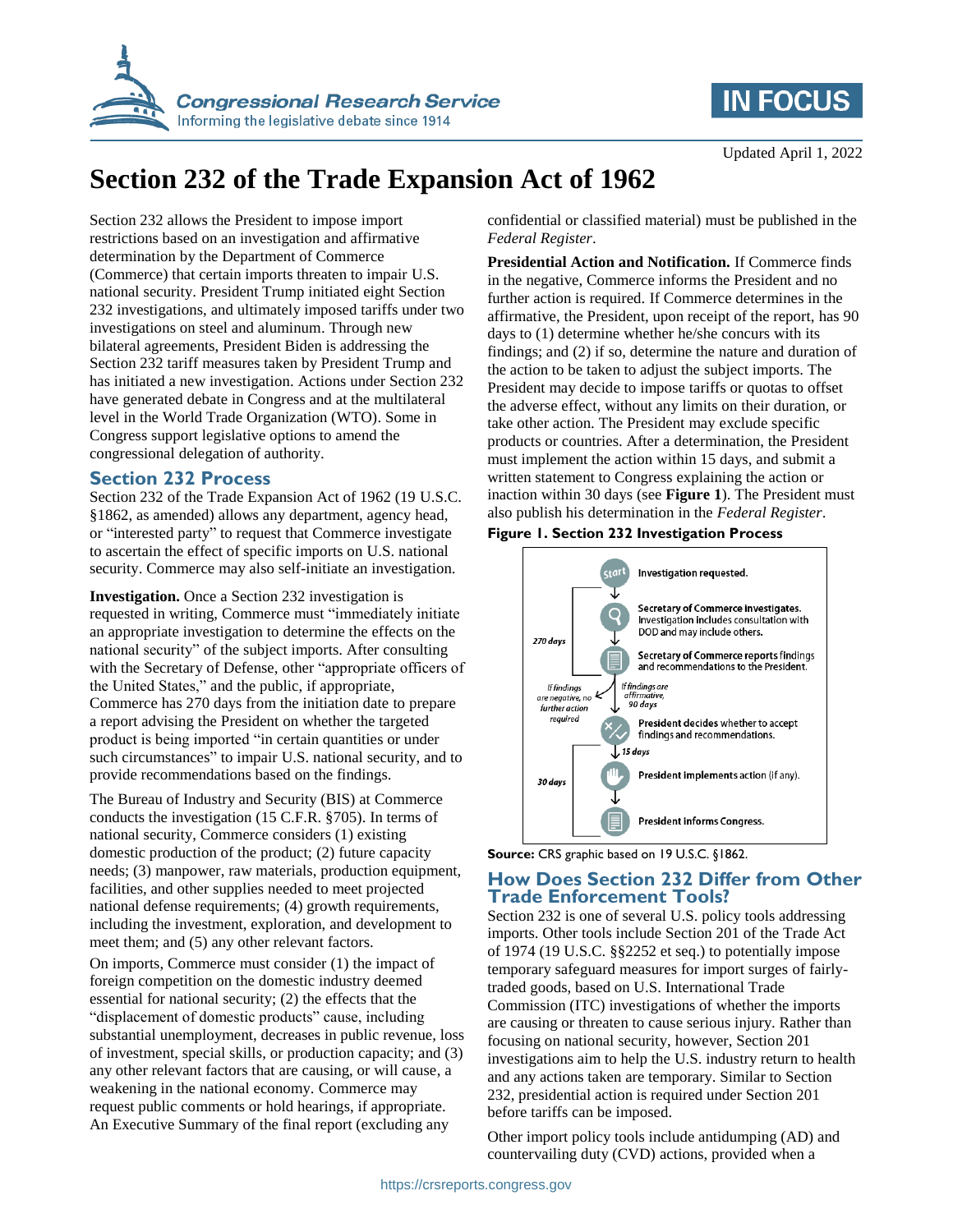domestic industry is materially injured, or threatened with material injury, either by sales found to be at less than fair value in the U.S. market (AD) or of products found to be subsidized by a foreign government or other public entities (CVD). Presidential action is not required in these investigations; it is automatic, based on affirmative findings jointly by the ITC and Commerce.

### **Prior Section 232 Actions**

Prior to the Trump Administration, Commerce initiated 26 Section 232 national security investigations, beginning in 1963 (**[Figure 2](#page-1-0)**). Five positive findings addressed petroleum products or crude oil, resulting in actions that included two embargos (on crude oil from Iran in 1979 and on crude oil from Libya in 1982). Before the Trump Administration, a president last imposed tariffs or other trade restrictions under Section 232 in 1986.

#### **Recent Use of Section 232**

The Trump Administration opened eight Section 232 investigations. Commerce initiated two investigations, into *steel* and *aluminum* imports, in April 2017. In each, Commerce analyzed current and future requirements for national defense and 16 specific critical infrastructure sectors. The agency determined that the quantities and circumstances of the imports threatened to impair U.S. national security and recommended presidential action.

President Trump concurred with Commerce's findings, and in March 2018, applied tariffs of 25% and 10% on certain imports of steel and aluminum, respectively, covering most U.S. trading partners. In January 2020, he expanded the scope of the tariffs to include certain derivative goods. Permanent exemptions were granted to Brazil and South Korea for steel and to Argentina for steel and aluminum in exchange for quotas. Australia was exempted from both tariffs. President Trump later lifted the tariffs on imports from Canada and Mexico and announced a joint monitoring and consultation system. More recently, under the Biden Administration, the United States reached separate agreements with the European Union (EU), Japan, and the United Kingdom (UK) to replace the U.S. tariffs with tariffrate quota systems. Under these agreements, U.S. trading partners agreed to remove their retaliatory tariffs and jointly establish monitoring and cooperation efforts to restore market-oriented conditions globally while addressing overcapacity and greenhouse gas emissions. The agreements contain provisions on market-specific circumstances, such as audits of UK producers under Chinese ownership. Japan chose to exclude aluminum from its agreement.

Under President Trump, Commerce initiated six more Section 232 investigations. Commerce concluded that imports of *automobiles and certain automotive parts* posed a national security threat—President Trump did not act. President Trump did not concur with the Commerce finding that imports of *uranium ore* and related products threatened to impair national security, but did establish a working group to address the issue. President Trump agreed with the finding of a national security threat posed by imports of *titanium sponge* and instructed officials to negotiate with Japan to ensure U.S. access, rather than to restrict imports.

Three Commerce investigations focused on imports used in certain critical infrastructure sectors and national defense applications. Commerce found *grain-oriented electrical steel for transformers* imports pose a threat to impair national security*.* Mexico set up a monitoring system to avoid potential tariffs on exports of these items. The petitioner for *mobile crane* imports withdrew its request; Commerce ended the investigation. The *vanadium* imports probe found no national security threat.

Following recommendations in the Biden Administration's supply chain review, in September 2021, Commerce launched an investigation into *neodymium magnets* used in some defense and critical infrastructure systems.

#### <span id="page-1-0"></span>**Figure 2. Section 232 Investigations 1963-2022**





### **WTO Implications**

Under WTO agreements, Article XXI of the General Agreement on Tariffs and Trade (GATT) allows WTO members to take measures in order to protect "essential security interests." Several WTO trading partners, such as China and India, have challenged the current Section 232 tariffs by alleging that they violate GATT Article I, which obligates WTO members to treat one country's goods no less favorably than another member's; and GATT Article II, which generally prohibits members from placing tariffs on goods above the upper limits to which they agreed. India, Russia, Turkey and China have also asserted that the U.S. actions violate the WTO Agreement on Safeguards and have imposed counter tariffs on U.S. imports without WTO authorization, which also may raise questions about whether those members are upholding similar WTO commitments. The EU suspended, but did not cancel, its case after negotiating the tariff rate quota.

#### **Issues for Congress**

The Biden Administration continues to maintain certain Section 232 tariffs on steel and aluminum imports from several U.S. trading partners and may consider new actions. The recent investigations and actions may raise a number of issues for Congress, including

- Should Congress consider amending current delegated authorities under Section 232, such as by requiring an economic impact study or congressional consultation?
- Have the Section 232 tariffs achieved the stated goals?
- How should Congress work with the Administration to review the existing Section 232 tariffs and actions?
- How do U.S. unilateral actions impact the multilateral trading system and could they encourage similar actions by other trading partners?